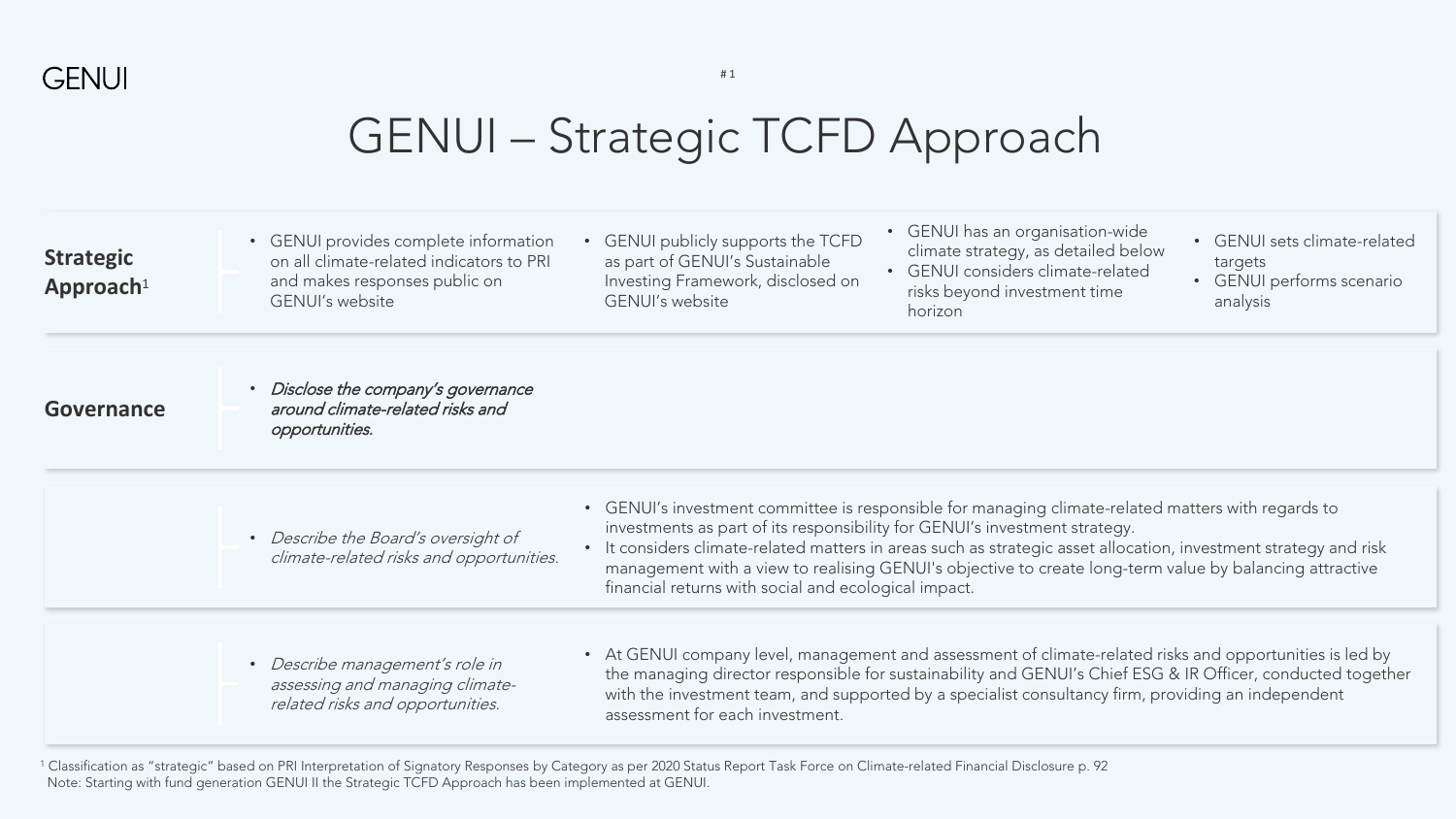| <b>Strategy</b> | Disclose the actual and potential<br>impacts of climate-related risks and<br>opportunities on the company's<br>businesses, strategy, and financial<br>planning where such information is<br>material |                                                                                                                                                                                                                                                                                                                                                                                                                                                                                                                                                                                                                                                                   |
|-----------------|------------------------------------------------------------------------------------------------------------------------------------------------------------------------------------------------------|-------------------------------------------------------------------------------------------------------------------------------------------------------------------------------------------------------------------------------------------------------------------------------------------------------------------------------------------------------------------------------------------------------------------------------------------------------------------------------------------------------------------------------------------------------------------------------------------------------------------------------------------------------------------|
|                 | Describe the climate-related risks and<br>$\bullet$<br>opportunities the organisation has<br>identified over the short, medium, and<br>long term.                                                    | • In the long term, in our view, a successful transition to a carbon-neutral economy is crucial for safeguarding the<br>health of our ecology, society and economy. Hence, GENUI supports the Paris Agreement and wants to<br>contribute to accelerating this transition.<br>For investments, climate-related risks and opportunities need to be assessed individually based on sector and<br>geography. For each GENUI investment, a specialist consultancy firm conducts a sector and geography specific<br>independent assessment of climate related risks and opportunities for short, medium and long-term scenarios.                                        |
|                 | Describe the impact of climate-related<br>$\bullet$<br>risks and opportunities on the<br>organisation's businesses, strategy,<br>and financial planning.                                             | • GENUI's objective is to create long-term value for investors by balancing attractive financial returns with social<br>and ecological impact. Reflecting material climate-related risks and opportunities identified for each<br>investment in investment decisions is crucial for realising this goal.<br>As part of GENUI's organisation-wide climate strategy, GENUI is a signatory to the Climate Neutral Now<br>initiative launched by the UN Framework Convention on Climate Change, with GENUI having been verified as a<br>carbon-neutral organisation. The ongoing cost of carbon footprint compensation is reflected in GENUI's<br>financial planning. |
|                 | • Describe the resilience of the<br>company's strategy, taking into<br>consideration different climate-related<br>scenarios, including a 2°C or lower<br>scenario.                                   | The scenario analyses carried out for new investments take into account different climate-related scenarios<br>$\bullet$<br>including the physical and transition risks associated with a 1.5°C scenario, also reflecting factors such as<br>carbon pricing. As these scenario analyses are taken into account when making decisions on new<br>investments, GENUI's strategy should prove resilient in different climate-related scenarios.                                                                                                                                                                                                                       |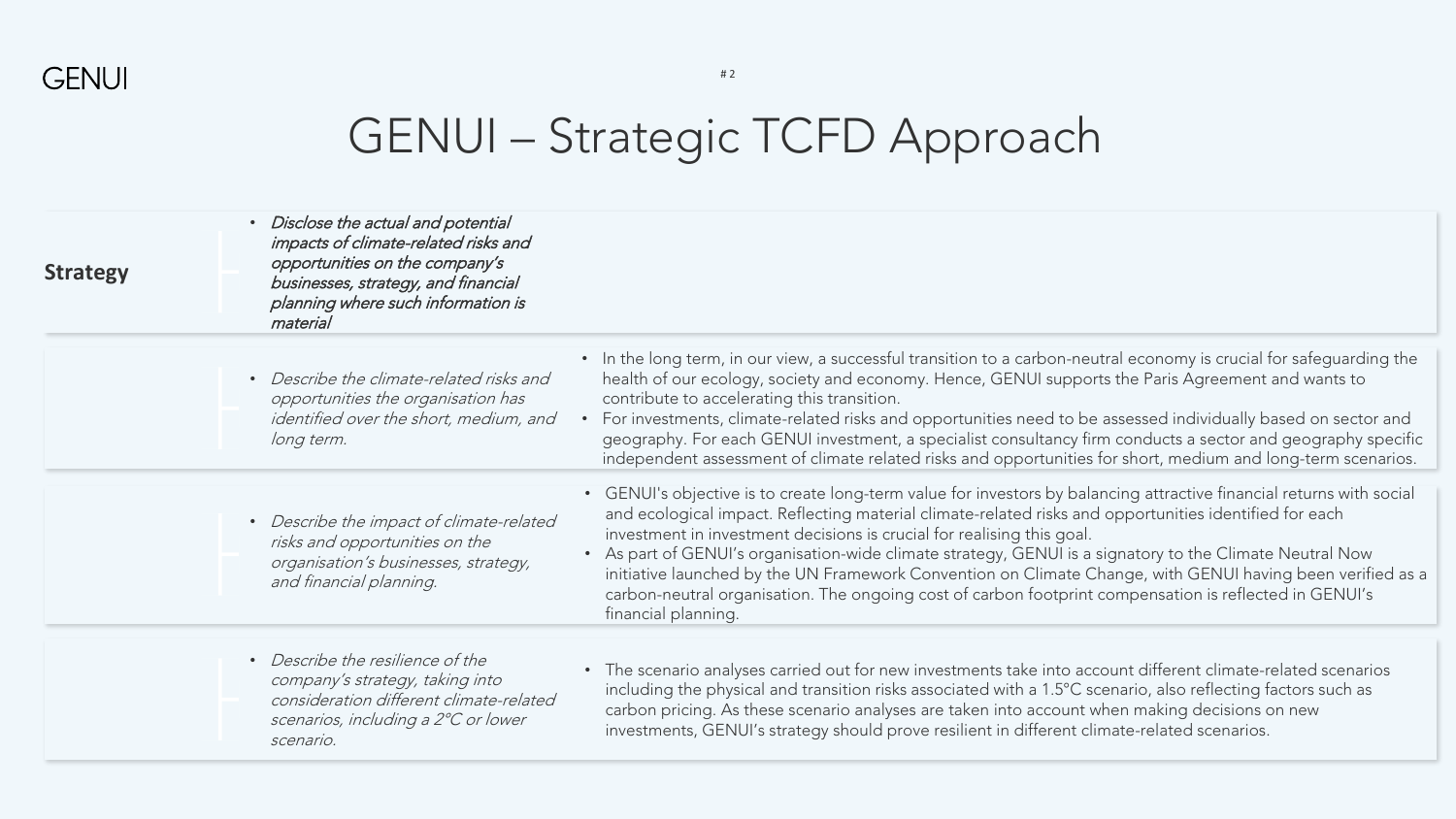

# 3

| <b>Risk</b><br><b>Management</b> | • Disclose how the company identifies,<br>assesses, and manages climate-related<br>risks,                                                                                                                               |                                                                                                                                                                                                                                                                                                              |
|----------------------------------|-------------------------------------------------------------------------------------------------------------------------------------------------------------------------------------------------------------------------|--------------------------------------------------------------------------------------------------------------------------------------------------------------------------------------------------------------------------------------------------------------------------------------------------------------|
|                                  | • Describe the company's processes for<br>identifying and assessing climate-<br>related risks.<br>requirements and regulations related to climate change.                                                               | • For each GENUI investment, a specialist consultancy firm conducts a sector and geography specific<br>independent assessment of climate related risks and opportunities for short, medium and long-term<br>scenarios, i.e. beyond GENUI's investment horizon. These scenarios include existing and emerging |
|                                  | • Describe the company's processes for<br>managing climate-related risks.<br>team, and supported by a specialist consultancy firm.                                                                                      | Day-to-day management of climate-related risks and opportunities is led by the managing director<br>responsible for sustainability and GENUI's Chief ESG & IR Officer, conducted together with the investment                                                                                                |
|                                  | • Describe how processes for<br>identifying, assessing, and managing<br>climate-related risks are integrated<br>Conduct, the core of GENUI's risk management process.<br>into the company's overall risk<br>management. | • Processes for identifying, assessing, and managing climate-related risks are integrated into GENUI's<br>Sustainable Investing Framework, as disclosed on GENUI's website, which forms part of GENUI's Code of                                                                                              |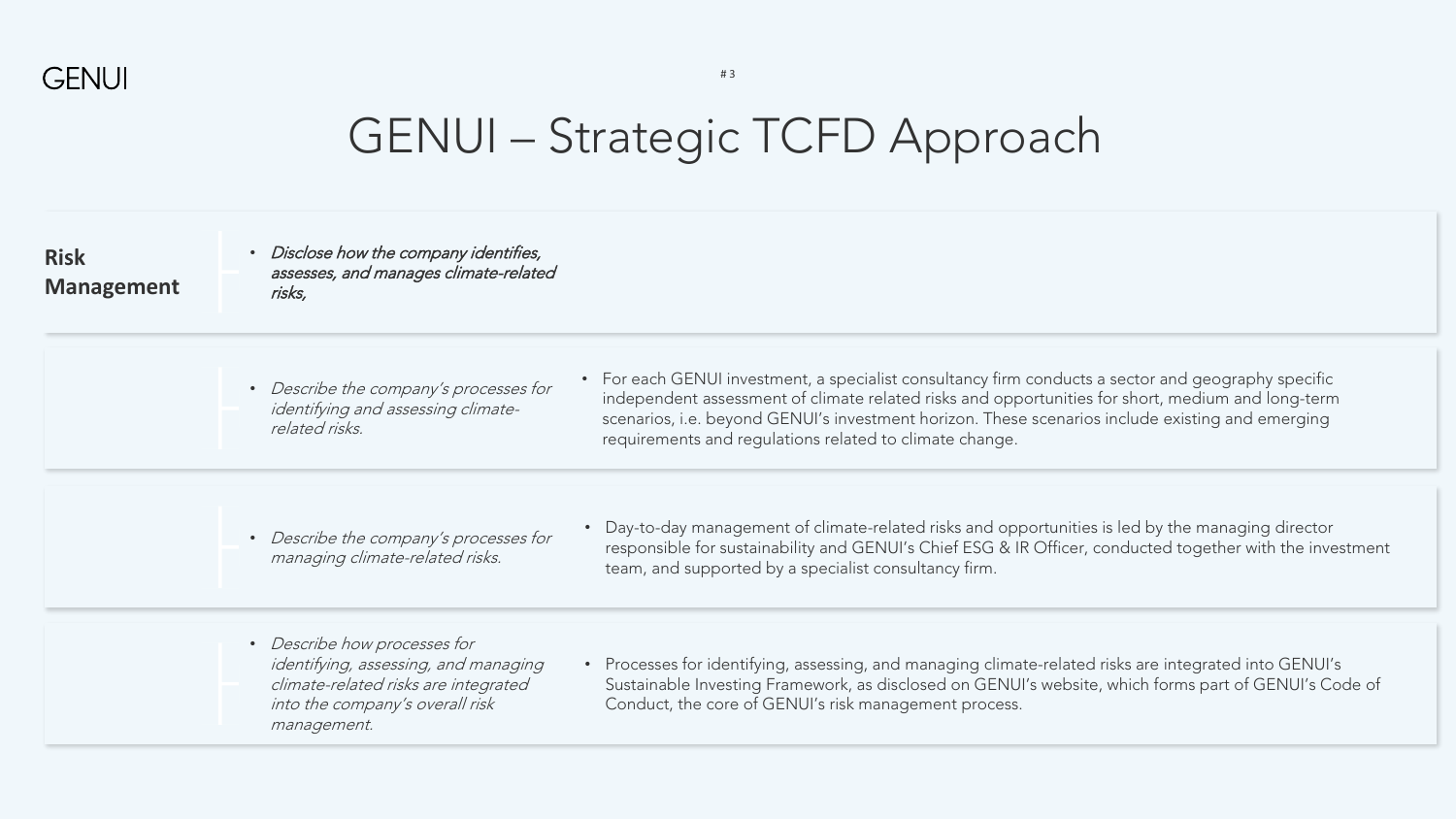

| <b>Metrics and</b><br><b>Targets</b> | • Disclose the metrics and targets used<br>to assess and manage relevant climate-<br>related risks and opportunities where<br>such information is material.  |                                                                                                                                                                                                                                                                                                                                                                                                                                                                                                                                                                                                                                                                                                  |
|--------------------------------------|--------------------------------------------------------------------------------------------------------------------------------------------------------------|--------------------------------------------------------------------------------------------------------------------------------------------------------------------------------------------------------------------------------------------------------------------------------------------------------------------------------------------------------------------------------------------------------------------------------------------------------------------------------------------------------------------------------------------------------------------------------------------------------------------------------------------------------------------------------------------------|
|                                      | • Disclose the metrics used by the<br>company to assess climate-related<br>risks and opportunities in line with its<br>strategy and risk management process. | • To assess climate-related risks and opportunities in line with its strategy and risk management process, GENUI<br>annually tracks the following metrics both for GENUI and its investments:<br>• Scope 1, Scope 2 and Scope 3 greenhouse gas emissions (GHG), pre and post carbon offsetting<br>• Share of renewable energy sourced<br>• Impact on bio-diversity sensitive areas, water emissions, hazardous waste (spills)                                                                                                                                                                                                                                                                    |
|                                      | • Disclose Scope 1, Scope 2, and, if<br>appropriate, Scope 3 greenhouse gas<br>(GHG) emissions, and the related risks.                                       | • GENUI publishes an Annual ESG Report with information on Scope 1, Scope 2 and Scope 3 greenhouse gas<br>emissions, pre and post carbon offsetting, for GENUI and its investments.<br>• GHG are measured annually based on a detailed analysis, e.g. car fleet, purchased electricity, heating, air<br>conditioning as well as applicable Scope 3 categories, such as business travel, employee commuting or<br>purchased good and services.<br>• The Climate Neutral Now initiative launched by the UN Framework Convention on Climate Change regularly<br>verifies the carbon-neutrality of GENUI and of the GENUI's investments that have compensated their<br>unavoidable carbon emissions. |
|                                      | • Describe the targets used by the<br>company to manage climate-related<br>risks and opportunities and<br>performance against targets.                       | • GENUI's objective is to create long-term value by balancing attractive financial returns with social and<br>ecological impact. As part of this objective, and over the course of establishing GENUI II, we set ourselves the<br>goal to encourage all our portfolio companies to start compensating their carbon footprint during our<br>ownership, thereby accelerating the transition to a more environmentally sustainable economy.                                                                                                                                                                                                                                                         |

# 4